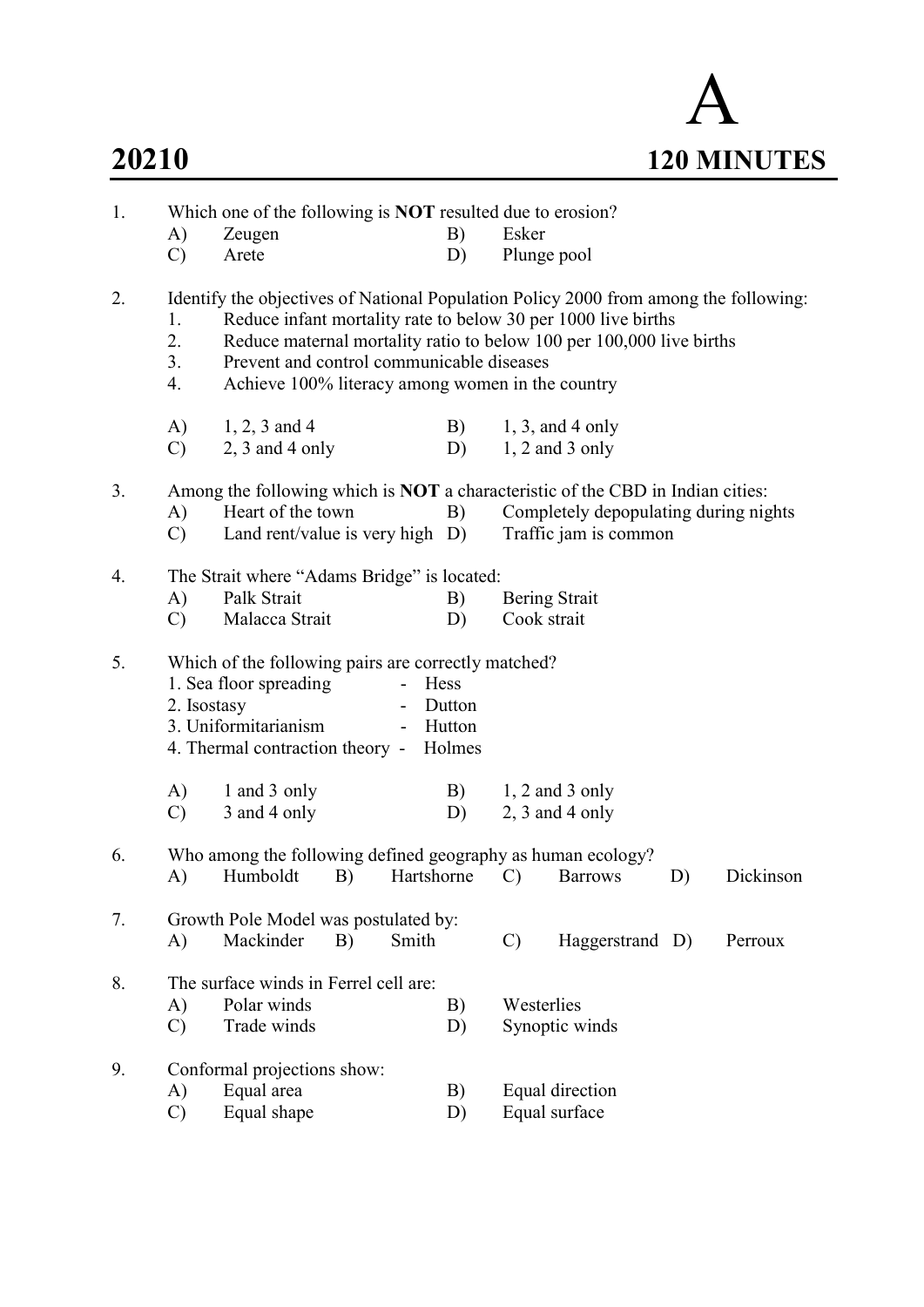| 10. | A)                                                                                                                                            | Point                                                                         | B) | Which one of the following is <b>NOT</b> a vector format?<br>Polygon                        | $\mathcal{C}$ | Grid                              | D) | Line                                                                                                                                                                                                                                            |
|-----|-----------------------------------------------------------------------------------------------------------------------------------------------|-------------------------------------------------------------------------------|----|---------------------------------------------------------------------------------------------|---------------|-----------------------------------|----|-------------------------------------------------------------------------------------------------------------------------------------------------------------------------------------------------------------------------------------------------|
| 11. | A)                                                                                                                                            | The term 'Geopolitics' was coined by:<br>Carl Sauer                           | B) | Hoover                                                                                      | $\mathcal{C}$ | J R Kjellen                       | D) | Plato                                                                                                                                                                                                                                           |
| 12. | A)                                                                                                                                            | <b>SAR</b>                                                                    | B) | Which among the following is <b>NOT</b> an active sensor?<br><b>LIDAR</b>                   | $\mathcal{C}$ | <b>GPR</b>                        | D) | <b>LISS</b>                                                                                                                                                                                                                                     |
| 13. | R P Misra:<br>A)<br>B)<br>$\mathcal{C}$                                                                                                       |                                                                               |    | The correct sequence of the five tier 'growth pole hirearchy' in India according to         |               |                                   |    | Central Village – Growth Point – Service Center – Growth Center – Growth Pole<br>Central Village – Service Center – Growth Point – Growth Center – Growth Pole<br>Service center – Central village – Growth Center – Growth Point – Growth Pole |
|     | D)                                                                                                                                            |                                                                               |    |                                                                                             |               |                                   |    | Central Village – Growth Center – Growth Point - Service Center – Growth Pole                                                                                                                                                                   |
| 14. | A)                                                                                                                                            | Brahmaputra B)                                                                |    | Which one of the following rivers have large braided channels?<br>Ganga                     | $\mathcal{C}$ | Indus                             | D) | Mahanadi                                                                                                                                                                                                                                        |
| 15. | A)                                                                                                                                            | <b>GLONASS</b>                                                                | B) | Identify the Navigation system developed by India:<br><b>GPS</b>                            | $\mathcal{C}$ | <b>IRNSS</b>                      | D) | <b>GALELIO</b>                                                                                                                                                                                                                                  |
| 16. | A)                                                                                                                                            | Godavari                                                                      | B) | The Peninsula river which has the largest drainage basin:<br>Krishna                        | $\mathbf{C}$  | Cauvery                           | D) | Mahanadi                                                                                                                                                                                                                                        |
| 17. | A)                                                                                                                                            | Zaire                                                                         | B) | The river in which Victoria Falls is located:<br>Zambezi                                    | $\mathcal{C}$ | Orange                            | D) | Niger                                                                                                                                                                                                                                           |
| 18. | Submarine canyons are found in:<br>Oceanic deep<br>B)<br>Continental shelf<br>A)<br>Continental slope<br>$\mathcal{C}$<br>D)<br>Abyssal plain |                                                                               |    |                                                                                             |               |                                   |    |                                                                                                                                                                                                                                                 |
| 19. | A)                                                                                                                                            | Shale                                                                         | B) | Among the following which does NOT contain fossils?<br>Sandstone                            | $\mathbf{C}$  | Granite                           | D) | Conglomerate                                                                                                                                                                                                                                    |
| 20. | A)<br>$\mathcal{C}$                                                                                                                           | $0.4 \mu m$ and $0.7 \mu m$<br>$0.7 \mu m$ and $14 \mu m$                     |    | The infra-red wavelength of Electromagnetic Radiation lies between:<br>B)<br>D)             |               | $0.7 \mu m$ and 1mm<br>1mm and 1m |    |                                                                                                                                                                                                                                                 |
| 21. | A)                                                                                                                                            | F. Ratzel                                                                     | B) | The concept of "Natural Regions" was introduced by:<br>Richthofen                           | $\mathcal{C}$ | I. Bowman                         | D) | Herbertson                                                                                                                                                                                                                                      |
| 22. | A)                                                                                                                                            | The largest producer of gold in the world:<br>China                           | B) | <b>Brazil</b>                                                                               | $\mathcal{C}$ | Canada                            | D) | Australia                                                                                                                                                                                                                                       |
| 23. | A)<br>B)<br>$\mathcal{C}$<br>D)                                                                                                               | Western European region<br>Guinea coast region<br>North-west Australia region |    | Which of the following is <b>NOT</b> a monsoon region?<br>South and South-east Asian region |               |                                   |    |                                                                                                                                                                                                                                                 |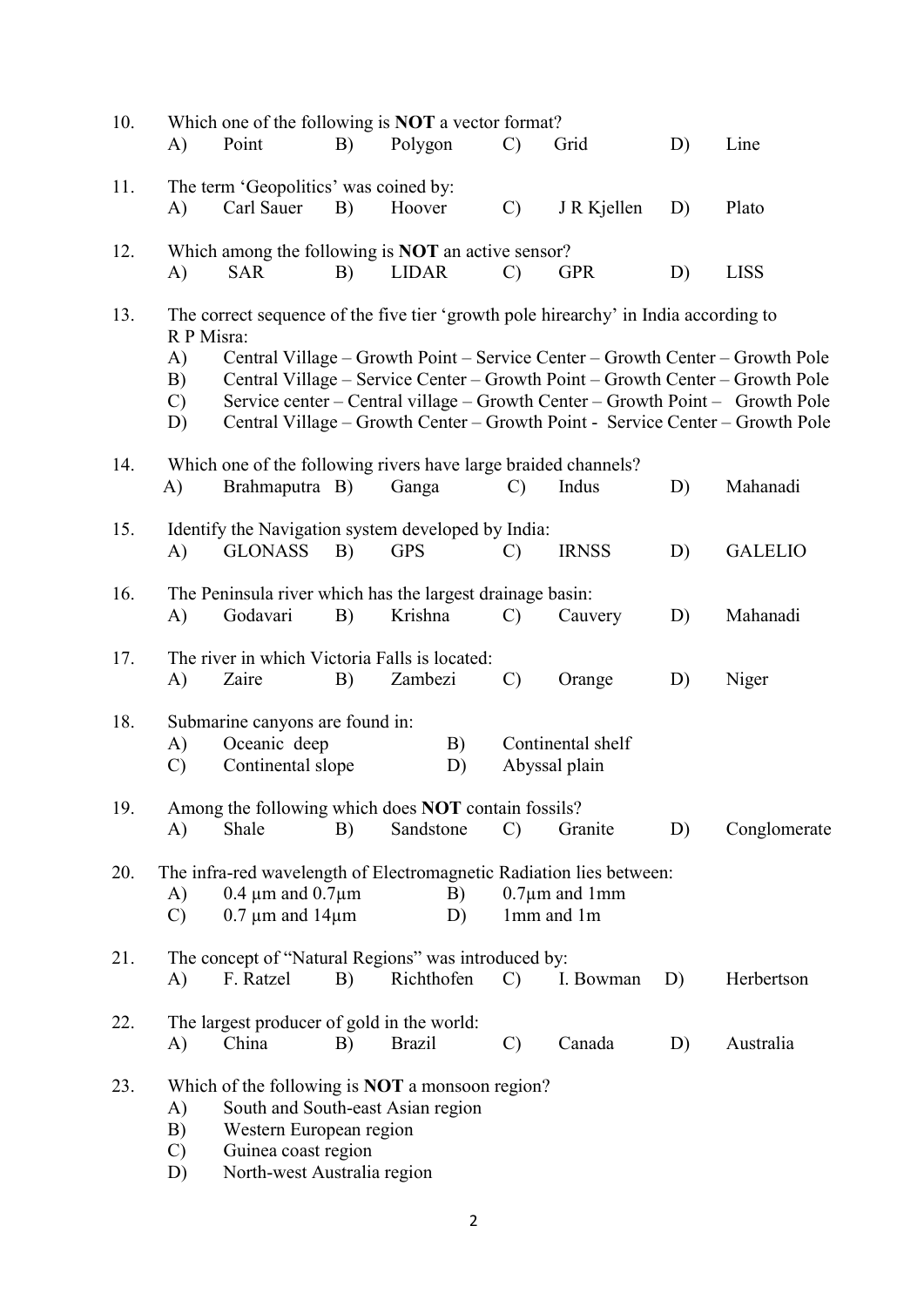24. Assertion (A): The shift of ITCZ is greater over land surface than over the sea in northern hemisphere.

Reason (R): In summer season the sea surface are more heated than the land surface.

- A) A and R are true and R is the correct explanation of A.
- B) A and R are true but R is not the correct explanation of A.
- C) A is true but R is false.
- D) A is false but R is true.
- 25. Assertion (A): The core of the earth is made by heavy metals. Reason (R) : Heavy metals are attracted towards center of the earth.
	- A) A and R are true and R is the correct explanation of A.
	- B) A and R are true but R is not the correct explanation of A.
	- C) A is true but R is false.
	- D) A is false but R is true.
- 26. Assertion (A): The eastern sides of oceans are always warmer than the western margins. Reason (R) : The El-Nino warm current flows in the eastern side of Atlantic ocean.
	- A) A and R are true and R is the correct explanation of A.
	- B) A and R are true but R is not the correct explanation of A.
	- C) A is true but R is false.
	- D) A is false but R is true.

27. Assertion (A): The moon produces greater percentage of Earth's tides than the Sun. Reason (R) : The Moon is closer to the Earth than the Sun.

- A) A and R are true and R is the correct explanation of A.
- B) A and R are true but R is not the correct explanation of A.
- C) A is true but R is false.
- D) A is false but R is true.
- 28. Assertion (A): Japan is one of the places in the world experiencing devastatingly large earthquakes.

Reason (R) : Convergent plate margins are sites of volcanic eruptions.

- A) A and R are true and R is the correct explanation of A.
- B) A and R are true but R is not the correct explanation of A.
- C) A is true but R is false.
- D) A is false but R is true.
- 29. 'Guyot' is :
	- A) A flat topped sea-mount B) A coral island
	- C) A terraced continental shelf D) A volcanic island
- 30. Lambert's equal-area projection is best suited to:
	- A) Mid-latitudinal area B) Tropical area
	- C) Equatorial area D) Polar area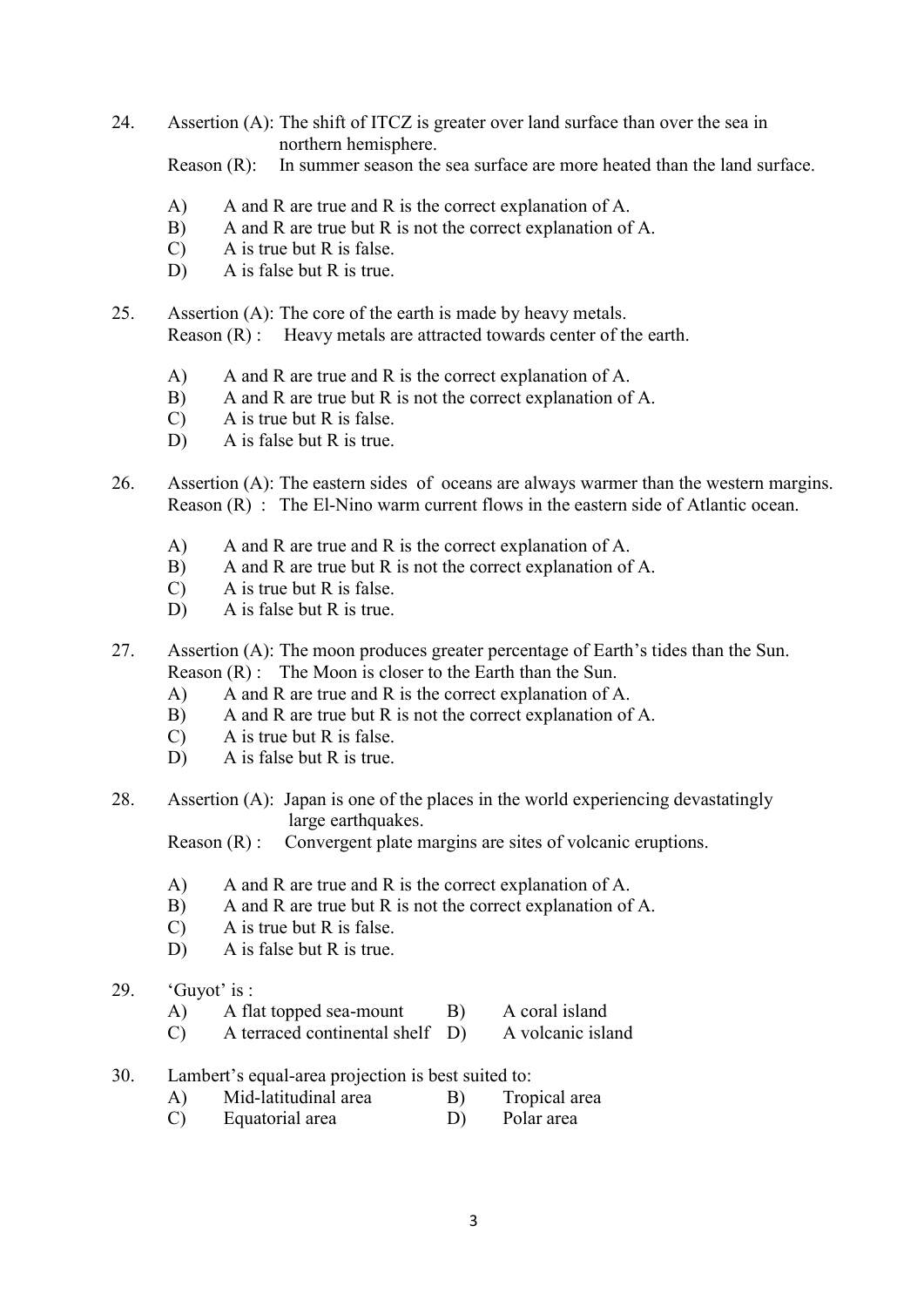| 31. | A)                                                                                                                                                                                           | The state which has the largest production of wind energy in the country:<br>B)<br>Karnataka<br>Rajasthan                                                                             |                                                                                                                                        |              |                                        | $\mathcal{C}$                                                                                                              | Tamil Nadu                                                                          | D) | Andhra Pradesh |  |
|-----|----------------------------------------------------------------------------------------------------------------------------------------------------------------------------------------------|---------------------------------------------------------------------------------------------------------------------------------------------------------------------------------------|----------------------------------------------------------------------------------------------------------------------------------------|--------------|----------------------------------------|----------------------------------------------------------------------------------------------------------------------------|-------------------------------------------------------------------------------------|----|----------------|--|
| 32. | A)<br>$\mathcal{C}$                                                                                                                                                                          | Badland topography is the characteristic of:<br>Gulf of Kuchch<br>Sunderban Delta                                                                                                     |                                                                                                                                        |              | B)<br>D)                               | Andaman and Nicobar Islands<br>Chambal valley                                                                              |                                                                                     |    |                |  |
| 33. | Which one of the following pairs do NOT match correctly?<br>R M Minshull<br>A)<br>B)<br>P E James<br>$\overline{\phantom{0}}$<br>R J Johnston<br>$\mathcal{C}$<br>Spencer and Thomas –<br>D) |                                                                                                                                                                                       | Regional Geography: theory and Practice<br>All possible worlds<br><b>Twentieth Century Geography</b><br>Introducing Cultural Geography |              |                                        |                                                                                                                            |                                                                                     |    |                |  |
| 34. | A)                                                                                                                                                                                           | The term 'Social Darwanism' was coined by:<br>Jafferson<br>B)<br>Spencer                                                                                                              |                                                                                                                                        |              |                                        | $\mathcal{C}$                                                                                                              | Darwin                                                                              | D) | Haeckel        |  |
| 35. |                                                                                                                                                                                              | Which of the following are the Biomes of the first order?<br>1. Tropical Biome 2. Mediterranean Biome 3. Temperate Biome 4. Tundra Biome                                              |                                                                                                                                        |              |                                        |                                                                                                                            |                                                                                     |    |                |  |
|     | A)                                                                                                                                                                                           | $1, 3$ and 4                                                                                                                                                                          | B)                                                                                                                                     | 1 and 2 only |                                        | $\mathcal{C}$                                                                                                              | 1 only                                                                              | D) | 1 and 3 only   |  |
| 36. | A)<br>$\mathcal{C}$                                                                                                                                                                          | A pair of aerial photographs with overlap is called:<br>Stereo pair<br>Aerial mosaic                                                                                                  |                                                                                                                                        |              | B)<br>D)                               |                                                                                                                            | Orthophoto<br>Aerial composite                                                      |    |                |  |
| 37. | A)<br>$\mathcal{C}$                                                                                                                                                                          | Pampas Region<br>Monsoon Asia                                                                                                                                                         |                                                                                                                                        |              | B)<br>D)                               | Which one of the following regions is practicing most intensive subsistence farming?<br>Darling Basin<br>California Valley |                                                                                     |    |                |  |
| 38. | A)<br>$\mathcal{C}$                                                                                                                                                                          | The term 'Umland' refers to:<br>Heart of a town<br>Satellite town                                                                                                                     |                                                                                                                                        |              | B)<br>D)                               | Residential area of a town<br>Area surrounding a town                                                                      |                                                                                     |    |                |  |
| 39. | A)                                                                                                                                                                                           | Shillong is situated in:<br>Mikir Hills B)                                                                                                                                            |                                                                                                                                        | Khasi Hills  |                                        | $\mathcal{C}$                                                                                                              | Garo Hills                                                                          | D) | Naga Hills     |  |
| 40. | List I<br>a.<br>b.<br>c.<br>d.<br>A)<br>$\mathbf{C}$                                                                                                                                         | Match list I with list II<br>Modern Geographical thought<br>Cosmos<br>Unstable Earth<br>Readings in Urban Geography<br>$a-3$ , $b-4$ , $c-2$ , $d-1$<br>$a-1$ , $b-2$ , $c-4$ , $d-3$ |                                                                                                                                        |              | List II<br>3. R Peet<br>4.<br>B)<br>D) | 1. J A Steers<br>Humboldt                                                                                                  | 2. Mayer and Kohn<br>$a-2$ , $b-4$ , $c-3$ , $d-1$<br>$a-3$ , $b-4$ , $c-1$ , $d-2$ |    |                |  |
| 41. |                                                                                                                                                                                              | A characteristic landform at the lateral stage of first phase of landform development as<br>conceived by Penck is:<br>$TT - 1.1$ .                                                    |                                                                                                                                        |              |                                        |                                                                                                                            |                                                                                     |    |                |  |

| A) | Haldenhang | B) | Boschungen       |
|----|------------|----|------------------|
|    | Inselbergs |    | Piedmont treppen |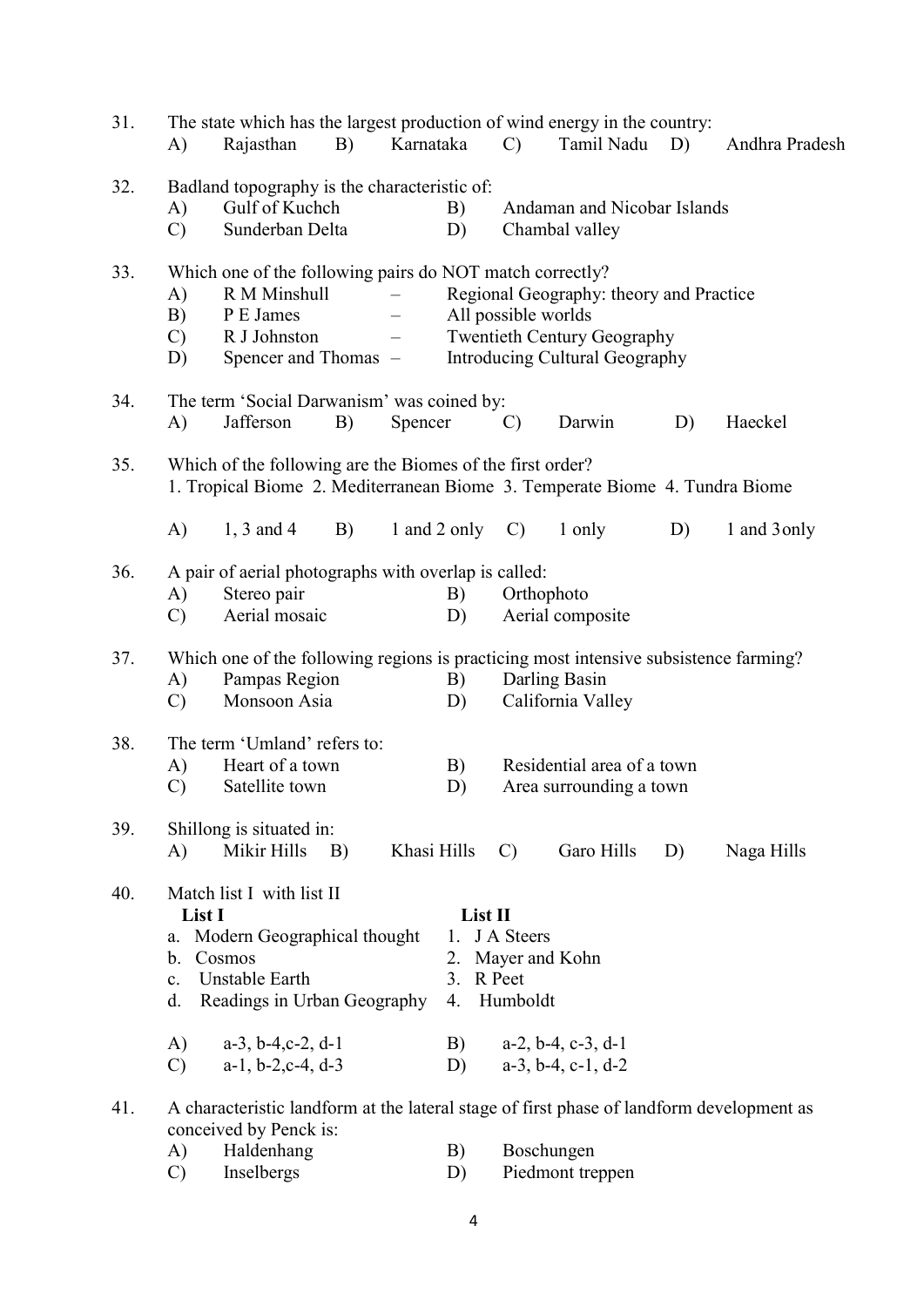| 42. | In which of the following climates will chemical weathering the most rapid?<br>Hot and dry<br>A)<br>Hot and Humid<br>$\mathcal{C}$                                                                                                            |                                                                                                                                                            |    |                                                                                                                                   | Cold and Humid<br>B)<br>Cold and dry<br>D) |                                |                                                       |  |                                   |    |                                      |
|-----|-----------------------------------------------------------------------------------------------------------------------------------------------------------------------------------------------------------------------------------------------|------------------------------------------------------------------------------------------------------------------------------------------------------------|----|-----------------------------------------------------------------------------------------------------------------------------------|--------------------------------------------|--------------------------------|-------------------------------------------------------|--|-----------------------------------|----|--------------------------------------|
| 43. | A)<br>$\mathcal{C}$                                                                                                                                                                                                                           | Ghost towns are :<br>Flourished towns<br>Developed towns                                                                                                   |    |                                                                                                                                   | B)<br>D)                                   |                                | Deserted towns                                        |  |                                   |    | Towns affected by natural calamities |
| 44. | Match list I (Landform) with list II (Agent)<br>List I<br>a. Pot holes<br>b. Paternoster lake<br>c. Barchans<br>d. Coves                                                                                                                      |                                                                                                                                                            |    |                                                                                                                                   |                                            | List II<br>1. Wind<br>3. River | 2. Waves<br>4. Glacier                                |  |                                   |    |                                      |
|     | A)<br>$\mathcal{C}$                                                                                                                                                                                                                           | $a-4$ , $b-3$ , $c-2$ , $d-1$<br>$a-3$ , $b-4$ , $c-1$ , $d-2$                                                                                             |    |                                                                                                                                   | B)<br>D)                                   |                                | $a-2$ , $b-4$ , $c-3$ , $d-1$<br>$a-2, b-1, c-4, d-3$ |  |                                   |    |                                      |
| 45. | A)<br>$\mathcal{C}$                                                                                                                                                                                                                           | Aw - China type<br>Cw - Mediterranean type                                                                                                                 |    | Choose the correct pair based on Koeppen's Climatic classification:<br>Cfa-Humid sub tropical<br>B)<br>Cs - Savanna climate<br>D) |                                            |                                |                                                       |  |                                   |    |                                      |
| 46. | $\bf{A}$<br>$\mathbf{C}$                                                                                                                                                                                                                      | The cold current converging with the warm Gulf stream at the Grand Banks:<br>Oyashio Current<br>Falkland current                                           |    |                                                                                                                                   | B)<br>D)                                   |                                | Labrador current                                      |  | California current                |    |                                      |
| 47. | A)                                                                                                                                                                                                                                            | Headquarter of Survey of India is located in:<br>Ahmedabad B)                                                                                              |    | Dehradun                                                                                                                          |                                            |                                | $\mathcal{C}$                                         |  | New Delhi                         | D) | Hyderabad                            |
| 48. | A)<br>$\mathcal{C}$                                                                                                                                                                                                                           | Identify the type of volcanism characterized by emission of lava from parallel fissures<br>and often build lava plateaus:<br>Pelean type<br>Icelandic type |    |                                                                                                                                   | B)<br>D)                                   |                                |                                                       |  | Strombolian type<br>Hawaiian type |    |                                      |
| 49. | Red Data Book provides information about:<br>Endangered species of plants and animals<br>A)<br>B)<br>Rare Species of plants and animals<br>Extinct species of plants and animals<br>$\mathcal{C}$<br>Wild Species of plants and animals<br>D) |                                                                                                                                                            |    |                                                                                                                                   |                                            |                                |                                                       |  |                                   |    |                                      |
| 50. | A)                                                                                                                                                                                                                                            | In Christaller's model Administrative principle is indicated by:<br>$K = 3$                                                                                | B) | $K = 4$                                                                                                                           |                                            |                                | $\mathcal{C}$                                         |  | $K = 2$                           | D) | $K = 7$                              |
| 51. | A)                                                                                                                                                                                                                                            | The Concentric circle theory of city morphology was developed by:<br>E. Burgess                                                                            | B) | Munford                                                                                                                           |                                            |                                | $\mathcal{C}$                                         |  | Hoyt                              | D) | <b>Ullman</b>                        |
| 52. | A)                                                                                                                                                                                                                                            | The hot dry wind blowing in North-west India during summer is:<br>Kalbaisakhi                                                                              | B) | Loo winds                                                                                                                         |                                            |                                | $\mathcal{C}$                                         |  | Jet streams                       | D) | Norwester                            |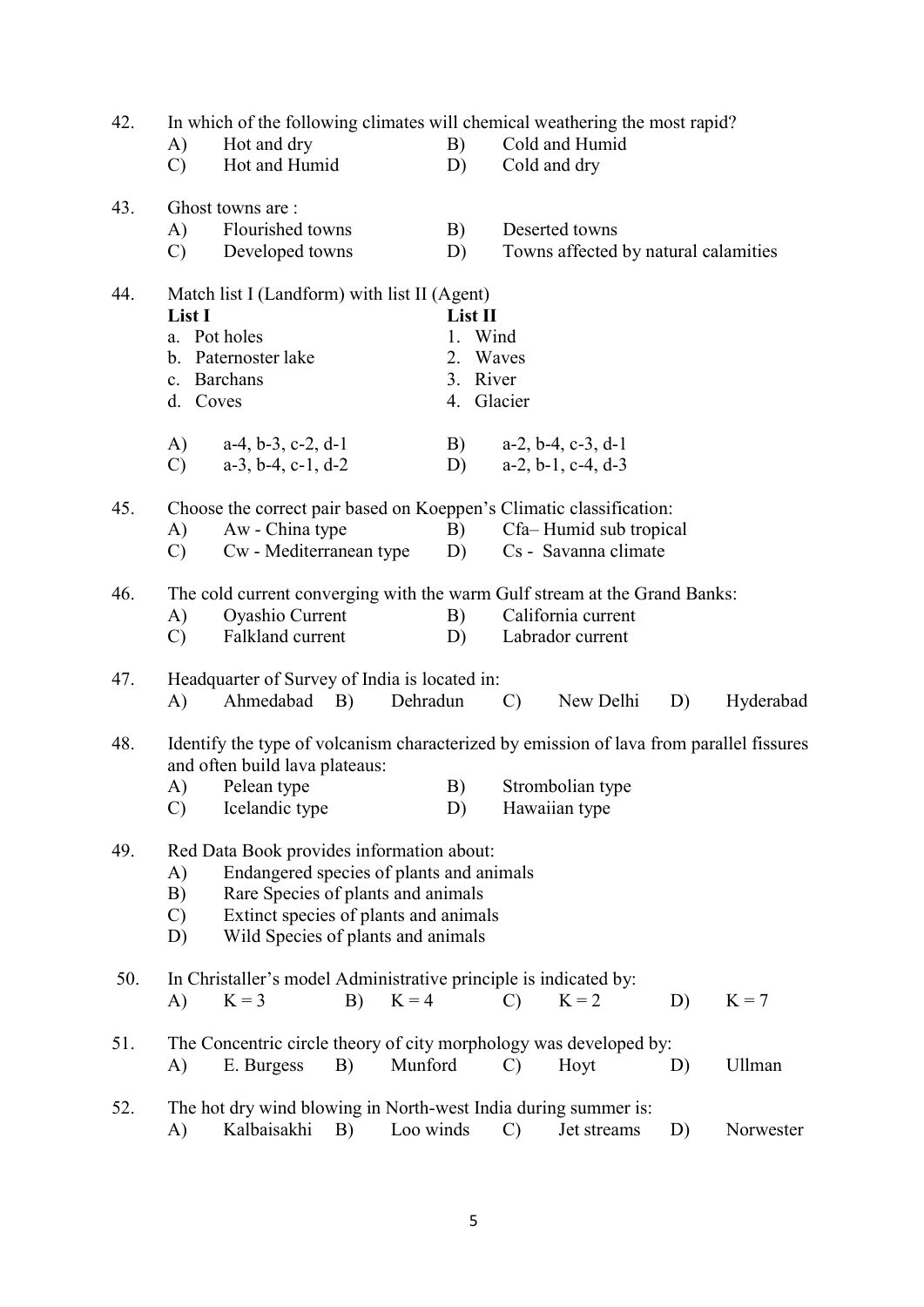- 53. Among the following which one is TRUE?
	- A) The source region of Continental Polar airmass is Northern interior Mexico
	- B) Continental Arctic airmasses are associated with low clouds and showers in winter
	- C) Continental Tropical airmasses take its source from hot and dry regions
	- D) Maritime Polar airmasses are originating from Eastern sub-tropical Pacific

54. Which of the following river basin is called as the 'Ruhr of India'? A) Godavari B) Krishna C) Hooghly D) Damodar

- 55. The key concept in humanistic geography is:
	- A) Spatial location
	- B) Spatial concentration human welfare activities
	- C) Development and quality of life
	- D) Geographical distribution of human races

56. Identify the block mountain from among the following:

- A) Karakonam Range B) Satpura Range
- C) Nilgiri Mountains D) Sahyadri Mountains

57. Isohaline is joining the places having equal values of :

- A) Rainfall B) Salinity
- C) Snowfall D) Sea surface temperature
- 58. The oldest rocks in India are reported from:

.

- A) Dharwar Region, Karnataka B) TheShivalik Range
- C) The Naga Hills D) The Vindhyan Range
- 59. Which of the following is/ are true about La Nina?
	- 1. La Nina event triggers when the surface temperature is colder than average in the eastern Pacific
	- 2. La Nina presents more wetter conditions than normal conditions
	- 3 La Nina causes frequent hurricane activity in the Atlantic
	- 4. La Nina causes increased rainfall in Chile and Peru.

A) 1 only B) 1, 3 & 4 only C) 1 & 2 only D) 1, 2 & 3 only

60. Choose the WRONG pair from among the following:

- A) North Pacific current Warm current B) East Australian current – Cold current C) Falkland current – Warm current
- D) Agulhas current Warm current
- 

## 61. Arrange the following states in India based on their rank in sex ratio as per Census 2011: 1. Kerala 2. Tamil Nadu 3. Chattisgarh 4. Andhra Pradesh

A) 1, 2, 3 and 4 B) 1, 4, 2 and 3 C) 1, 3,4 and 2 D) 1, 2, 4 and 3

62. The concept of "Backwash effect" was formulated by:

| Mahabala Rao | Losch         |
|--------------|---------------|
| Myrdal       | None of these |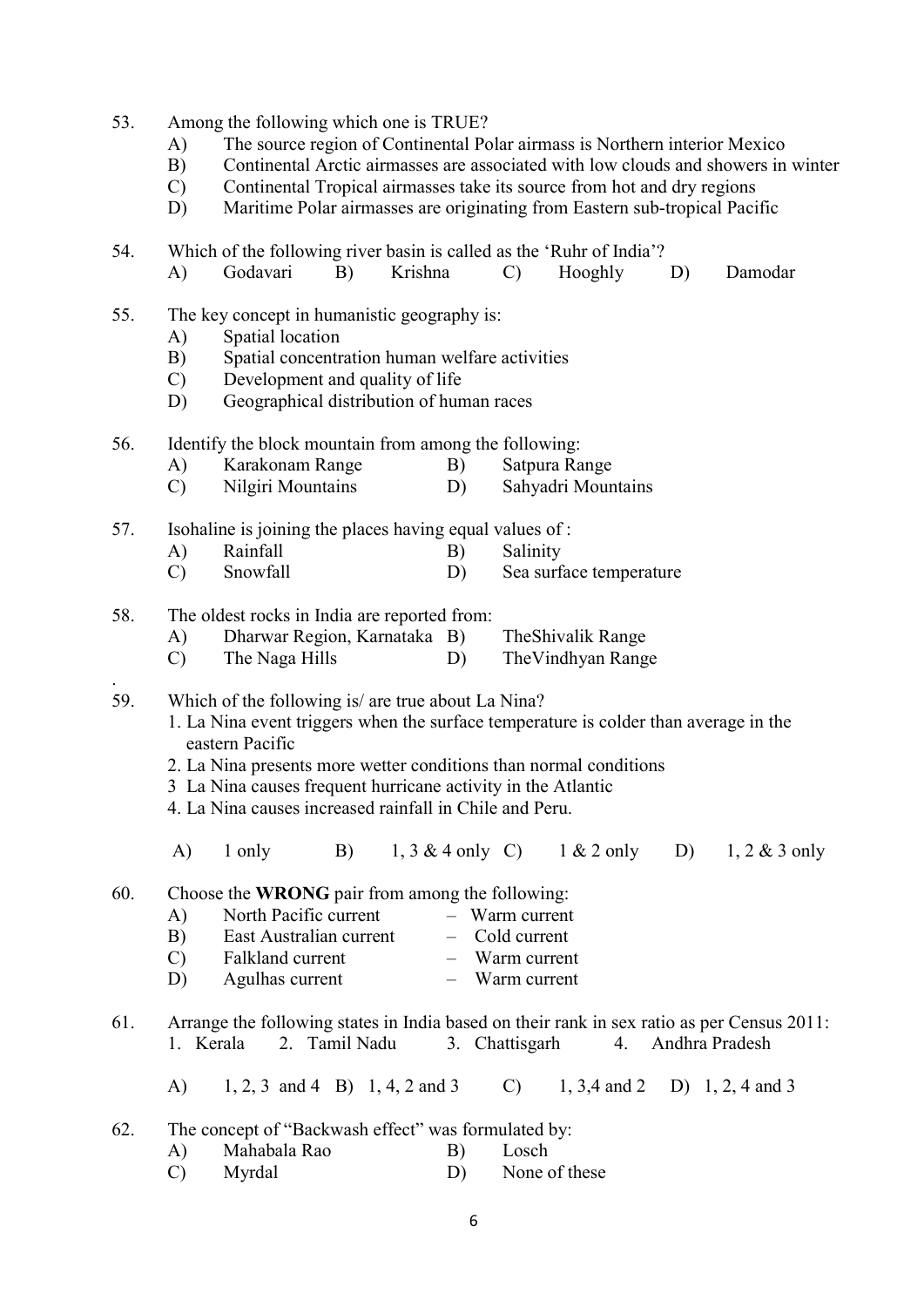| A)            |                                                                                                                                   |                                                                     |                                                                                                | B)                                                                                                                            |                                                                                                                                                  |                                                                                                                                                                  |                                                                                                                                                                                                                                                                                                                                                                                                                                                                                                                                                |                                                                                                                                                                                                                                                                                                                                               |  |  |
|---------------|-----------------------------------------------------------------------------------------------------------------------------------|---------------------------------------------------------------------|------------------------------------------------------------------------------------------------|-------------------------------------------------------------------------------------------------------------------------------|--------------------------------------------------------------------------------------------------------------------------------------------------|------------------------------------------------------------------------------------------------------------------------------------------------------------------|------------------------------------------------------------------------------------------------------------------------------------------------------------------------------------------------------------------------------------------------------------------------------------------------------------------------------------------------------------------------------------------------------------------------------------------------------------------------------------------------------------------------------------------------|-----------------------------------------------------------------------------------------------------------------------------------------------------------------------------------------------------------------------------------------------------------------------------------------------------------------------------------------------|--|--|
|               |                                                                                                                                   |                                                                     |                                                                                                |                                                                                                                               |                                                                                                                                                  |                                                                                                                                                                  |                                                                                                                                                                                                                                                                                                                                                                                                                                                                                                                                                |                                                                                                                                                                                                                                                                                                                                               |  |  |
|               |                                                                                                                                   |                                                                     |                                                                                                |                                                                                                                               |                                                                                                                                                  |                                                                                                                                                                  |                                                                                                                                                                                                                                                                                                                                                                                                                                                                                                                                                |                                                                                                                                                                                                                                                                                                                                               |  |  |
| A)            | Narcondam                                                                                                                         |                                                                     |                                                                                                | B)                                                                                                                            |                                                                                                                                                  |                                                                                                                                                                  |                                                                                                                                                                                                                                                                                                                                                                                                                                                                                                                                                |                                                                                                                                                                                                                                                                                                                                               |  |  |
| $\mathcal{C}$ | New Moore                                                                                                                         |                                                                     |                                                                                                | D)                                                                                                                            |                                                                                                                                                  |                                                                                                                                                                  |                                                                                                                                                                                                                                                                                                                                                                                                                                                                                                                                                |                                                                                                                                                                                                                                                                                                                                               |  |  |
|               |                                                                                                                                   |                                                                     |                                                                                                |                                                                                                                               |                                                                                                                                                  |                                                                                                                                                                  |                                                                                                                                                                                                                                                                                                                                                                                                                                                                                                                                                |                                                                                                                                                                                                                                                                                                                                               |  |  |
|               |                                                                                                                                   |                                                                     |                                                                                                |                                                                                                                               |                                                                                                                                                  |                                                                                                                                                                  |                                                                                                                                                                                                                                                                                                                                                                                                                                                                                                                                                |                                                                                                                                                                                                                                                                                                                                               |  |  |
|               |                                                                                                                                   |                                                                     |                                                                                                |                                                                                                                               |                                                                                                                                                  |                                                                                                                                                                  |                                                                                                                                                                                                                                                                                                                                                                                                                                                                                                                                                | Kerala                                                                                                                                                                                                                                                                                                                                        |  |  |
|               |                                                                                                                                   |                                                                     |                                                                                                |                                                                                                                               |                                                                                                                                                  |                                                                                                                                                                  |                                                                                                                                                                                                                                                                                                                                                                                                                                                                                                                                                |                                                                                                                                                                                                                                                                                                                                               |  |  |
| A)            |                                                                                                                                   |                                                                     |                                                                                                | B)                                                                                                                            |                                                                                                                                                  |                                                                                                                                                                  |                                                                                                                                                                                                                                                                                                                                                                                                                                                                                                                                                |                                                                                                                                                                                                                                                                                                                                               |  |  |
| $\mathcal{C}$ | Rivers                                                                                                                            |                                                                     |                                                                                                | D)                                                                                                                            |                                                                                                                                                  |                                                                                                                                                                  |                                                                                                                                                                                                                                                                                                                                                                                                                                                                                                                                                |                                                                                                                                                                                                                                                                                                                                               |  |  |
|               |                                                                                                                                   |                                                                     |                                                                                                |                                                                                                                               |                                                                                                                                                  |                                                                                                                                                                  |                                                                                                                                                                                                                                                                                                                                                                                                                                                                                                                                                |                                                                                                                                                                                                                                                                                                                                               |  |  |
|               |                                                                                                                                   |                                                                     |                                                                                                |                                                                                                                               |                                                                                                                                                  |                                                                                                                                                                  |                                                                                                                                                                                                                                                                                                                                                                                                                                                                                                                                                |                                                                                                                                                                                                                                                                                                                                               |  |  |
|               | Koyna Project                                                                                                                     |                                                                     |                                                                                                |                                                                                                                               |                                                                                                                                                  |                                                                                                                                                                  |                                                                                                                                                                                                                                                                                                                                                                                                                                                                                                                                                |                                                                                                                                                                                                                                                                                                                                               |  |  |
|               |                                                                                                                                   |                                                                     |                                                                                                |                                                                                                                               |                                                                                                                                                  |                                                                                                                                                                  |                                                                                                                                                                                                                                                                                                                                                                                                                                                                                                                                                |                                                                                                                                                                                                                                                                                                                                               |  |  |
|               |                                                                                                                                   |                                                                     |                                                                                                |                                                                                                                               |                                                                                                                                                  |                                                                                                                                                                  |                                                                                                                                                                                                                                                                                                                                                                                                                                                                                                                                                |                                                                                                                                                                                                                                                                                                                                               |  |  |
|               |                                                                                                                                   |                                                                     |                                                                                                |                                                                                                                               |                                                                                                                                                  |                                                                                                                                                                  |                                                                                                                                                                                                                                                                                                                                                                                                                                                                                                                                                |                                                                                                                                                                                                                                                                                                                                               |  |  |
|               |                                                                                                                                   |                                                                     |                                                                                                |                                                                                                                               |                                                                                                                                                  |                                                                                                                                                                  |                                                                                                                                                                                                                                                                                                                                                                                                                                                                                                                                                |                                                                                                                                                                                                                                                                                                                                               |  |  |
|               |                                                                                                                                   |                                                                     |                                                                                                |                                                                                                                               |                                                                                                                                                  |                                                                                                                                                                  |                                                                                                                                                                                                                                                                                                                                                                                                                                                                                                                                                |                                                                                                                                                                                                                                                                                                                                               |  |  |
| A)            | Yamuna                                                                                                                            | B)                                                                  |                                                                                                |                                                                                                                               |                                                                                                                                                  | Ganga                                                                                                                                                            | D)                                                                                                                                                                                                                                                                                                                                                                                                                                                                                                                                             | Sutlej                                                                                                                                                                                                                                                                                                                                        |  |  |
|               |                                                                                                                                   |                                                                     |                                                                                                |                                                                                                                               |                                                                                                                                                  |                                                                                                                                                                  |                                                                                                                                                                                                                                                                                                                                                                                                                                                                                                                                                |                                                                                                                                                                                                                                                                                                                                               |  |  |
|               |                                                                                                                                   |                                                                     |                                                                                                |                                                                                                                               |                                                                                                                                                  |                                                                                                                                                                  |                                                                                                                                                                                                                                                                                                                                                                                                                                                                                                                                                |                                                                                                                                                                                                                                                                                                                                               |  |  |
|               |                                                                                                                                   |                                                                     |                                                                                                |                                                                                                                               |                                                                                                                                                  |                                                                                                                                                                  |                                                                                                                                                                                                                                                                                                                                                                                                                                                                                                                                                |                                                                                                                                                                                                                                                                                                                                               |  |  |
|               |                                                                                                                                   |                                                                     |                                                                                                |                                                                                                                               |                                                                                                                                                  |                                                                                                                                                                  |                                                                                                                                                                                                                                                                                                                                                                                                                                                                                                                                                |                                                                                                                                                                                                                                                                                                                                               |  |  |
|               |                                                                                                                                   |                                                                     |                                                                                                |                                                                                                                               |                                                                                                                                                  |                                                                                                                                                                  |                                                                                                                                                                                                                                                                                                                                                                                                                                                                                                                                                |                                                                                                                                                                                                                                                                                                                                               |  |  |
| A)            | <b>GIS</b>                                                                                                                        | B)                                                                  | <b>SPSS</b>                                                                                    |                                                                                                                               | $\mathcal{C}$                                                                                                                                    | <b>GPS</b>                                                                                                                                                       | D)                                                                                                                                                                                                                                                                                                                                                                                                                                                                                                                                             | Remote sensing                                                                                                                                                                                                                                                                                                                                |  |  |
|               |                                                                                                                                   |                                                                     |                                                                                                |                                                                                                                               |                                                                                                                                                  |                                                                                                                                                                  |                                                                                                                                                                                                                                                                                                                                                                                                                                                                                                                                                |                                                                                                                                                                                                                                                                                                                                               |  |  |
|               |                                                                                                                                   |                                                                     |                                                                                                |                                                                                                                               |                                                                                                                                                  |                                                                                                                                                                  |                                                                                                                                                                                                                                                                                                                                                                                                                                                                                                                                                | Pleistocene                                                                                                                                                                                                                                                                                                                                   |  |  |
|               |                                                                                                                                   |                                                                     |                                                                                                |                                                                                                                               |                                                                                                                                                  |                                                                                                                                                                  |                                                                                                                                                                                                                                                                                                                                                                                                                                                                                                                                                |                                                                                                                                                                                                                                                                                                                                               |  |  |
|               |                                                                                                                                   |                                                                     |                                                                                                |                                                                                                                               |                                                                                                                                                  |                                                                                                                                                                  |                                                                                                                                                                                                                                                                                                                                                                                                                                                                                                                                                |                                                                                                                                                                                                                                                                                                                                               |  |  |
| A)            | Sixth                                                                                                                             | B)                                                                  | Fifth                                                                                          |                                                                                                                               | $\mathcal{C}$                                                                                                                                    | Fourth                                                                                                                                                           | D)                                                                                                                                                                                                                                                                                                                                                                                                                                                                                                                                             | Eleventh                                                                                                                                                                                                                                                                                                                                      |  |  |
|               |                                                                                                                                   |                                                                     |                                                                                                |                                                                                                                               |                                                                                                                                                  |                                                                                                                                                                  |                                                                                                                                                                                                                                                                                                                                                                                                                                                                                                                                                |                                                                                                                                                                                                                                                                                                                                               |  |  |
|               |                                                                                                                                   |                                                                     |                                                                                                |                                                                                                                               |                                                                                                                                                  |                                                                                                                                                                  |                                                                                                                                                                                                                                                                                                                                                                                                                                                                                                                                                |                                                                                                                                                                                                                                                                                                                                               |  |  |
|               |                                                                                                                                   |                                                                     |                                                                                                |                                                                                                                               |                                                                                                                                                  |                                                                                                                                                                  |                                                                                                                                                                                                                                                                                                                                                                                                                                                                                                                                                |                                                                                                                                                                                                                                                                                                                                               |  |  |
|               |                                                                                                                                   |                                                                     |                                                                                                |                                                                                                                               |                                                                                                                                                  |                                                                                                                                                                  |                                                                                                                                                                                                                                                                                                                                                                                                                                                                                                                                                |                                                                                                                                                                                                                                                                                                                                               |  |  |
| D)            | Urban and industrial development                                                                                                  |                                                                     |                                                                                                |                                                                                                                               |                                                                                                                                                  |                                                                                                                                                                  |                                                                                                                                                                                                                                                                                                                                                                                                                                                                                                                                                |                                                                                                                                                                                                                                                                                                                                               |  |  |
|               |                                                                                                                                   |                                                                     |                                                                                                |                                                                                                                               |                                                                                                                                                  |                                                                                                                                                                  |                                                                                                                                                                                                                                                                                                                                                                                                                                                                                                                                                |                                                                                                                                                                                                                                                                                                                                               |  |  |
|               |                                                                                                                                   |                                                                     |                                                                                                |                                                                                                                               |                                                                                                                                                  |                                                                                                                                                                  |                                                                                                                                                                                                                                                                                                                                                                                                                                                                                                                                                |                                                                                                                                                                                                                                                                                                                                               |  |  |
|               |                                                                                                                                   |                                                                     |                                                                                                |                                                                                                                               |                                                                                                                                                  |                                                                                                                                                                  |                                                                                                                                                                                                                                                                                                                                                                                                                                                                                                                                                | Darwin                                                                                                                                                                                                                                                                                                                                        |  |  |
|               | $\mathcal{C}$<br>A)<br>A)<br>$\mathcal{C}$<br>A)<br>$\mathcal{C}$<br>A)<br>$\mathcal{C}$<br>A)<br>A)<br>B)<br>$\mathcal{C}$<br>A) | Delhi<br>Rajasthan<br>Rotameter<br>Pantograph<br>Paleocene<br>Davis | Lakshadweep<br>B)<br>Tidal processes<br>Drawing of profiles<br>Hill shading method<br>B)<br>B) | The bird foot deltas are formed by:<br>Chambal valley Project<br>River Gomti is a tributary of:<br>Aspects of quality of life | D)<br>Gujarat<br>B)<br>D)<br>B)<br>D)<br>B)<br>D)<br>Eocene<br>The emphasis in Welfare geography is :<br>Regional balanced development<br>Murray | The state in India leading in salt production:<br>$\mathcal{C}$<br>Brahmaputra C)<br>$\mathcal{C}$<br>Public-Private partnership in development<br>$\mathcal{C}$ | Chandigarh<br>Puducherry<br>Which among the following is a volcanic island in India?<br>Rameswaram<br>Majuli island<br>Waves<br>Glaciers<br>Kosi Project<br>The instrument used for reduction and enlargement of maps is:<br>Ergograph<br>Seismograph<br>The method resorted for the construction of contours:<br>Hachures method<br>Which one of the following is known as a glacial epoch?<br>Miocene<br>The Five Year Plan during which NABARD was established :<br>Glacial control theory on coral formation was put forwarded by:<br>Daly | The Union territory of India having the highest density of population as per Census 2011:<br>Tamil Nadu D)<br>The multipurpose project which is a joint venture of Madhya Pradesh and Rajasthan:<br>Narmada valley Project<br>Interpolation method<br>Find the odd one to spatial information technique from among the following:<br>D)<br>D) |  |  |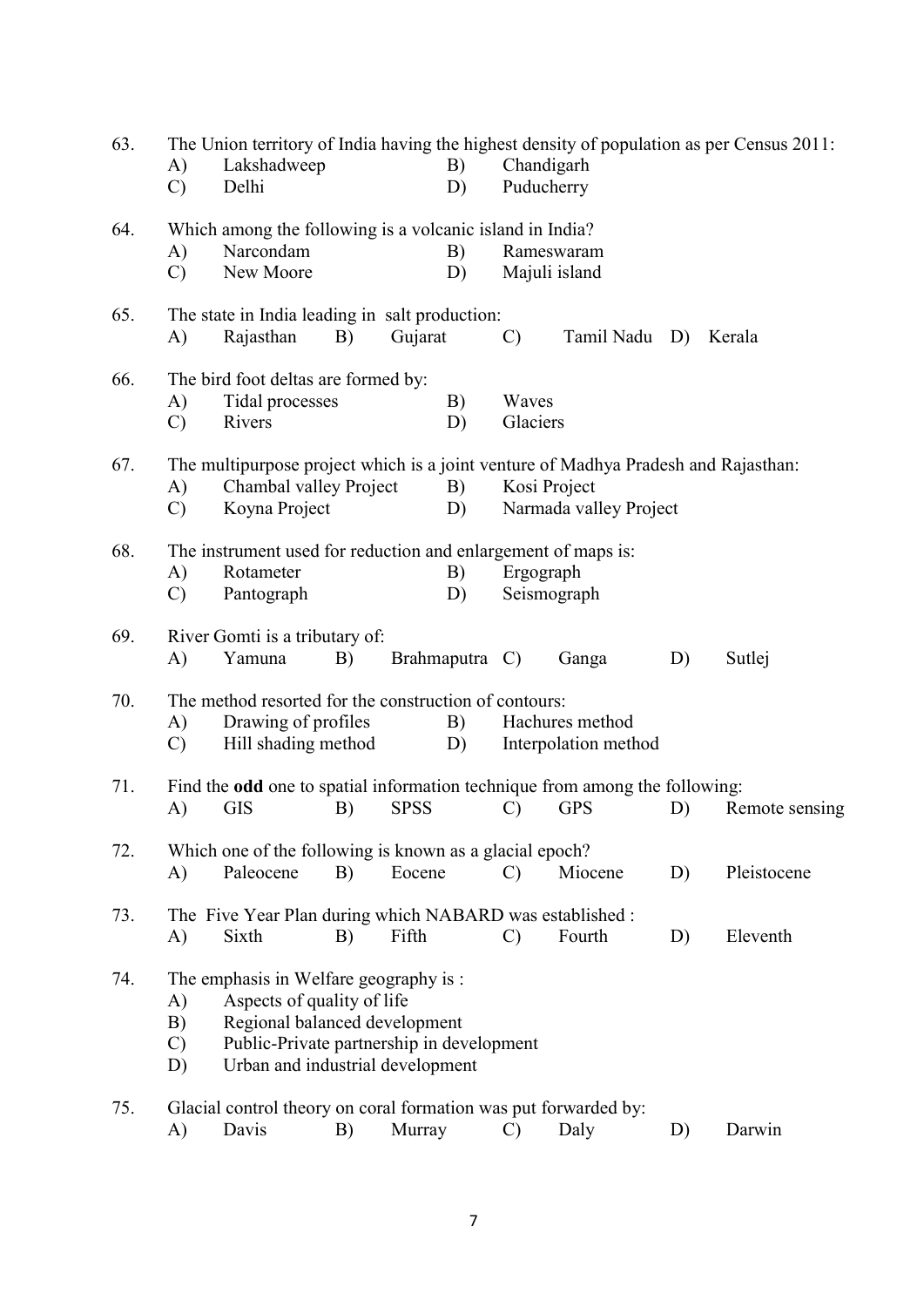| 76. | Match list I (Books) with list II (Author) :<br>List I<br>a. GeographicaGenerallis<br>b. Nature of Geography<br>c. Almagast<br>d. Meteorologica                                                                | List II<br>1. Hartshorne<br>2. Ptolemy<br>3. Aristotle<br>4. Varenius                                                                  |  |  |  |  |  |  |
|-----|----------------------------------------------------------------------------------------------------------------------------------------------------------------------------------------------------------------|----------------------------------------------------------------------------------------------------------------------------------------|--|--|--|--|--|--|
|     | A)<br>$a-1$ , $b-3$ , $c-2$ , $d-4$<br>$a-4$ , $b-1$ , $c-2$ , $d-3$<br>$\mathcal{C}$                                                                                                                          | B)<br>$a-4$ , $b-1$ , $c-3$ , $d-2$<br>$a-3$ , $b-4$ , $c-1$ , $d-2$<br>D)                                                             |  |  |  |  |  |  |
| 77. | The concept of Geosyncline is associated with:<br>Penck and Davis<br>A)<br>Holmes and Hess<br>$\mathbf{C}$                                                                                                     | B)<br>Woolrigdge and Morgan<br>J Hall and J Dana<br>D)                                                                                 |  |  |  |  |  |  |
| 78. | Which one among the following has formed due to tectonic forces?<br>Hanging valley<br>A)<br>Superimposed valley<br>$\mathcal{C}$                                                                               | B)<br>Rift valley<br>D)<br>Consequent stream                                                                                           |  |  |  |  |  |  |
| 79. | Convection B)<br>A)                                                                                                                                                                                            | The form of heat transfer responsible for the creation of thunderstorms are:<br>Conduction C)<br>Radiation<br>D)<br>Advection          |  |  |  |  |  |  |
| 80. | The state in India which has the largest production of oilseeds:<br>Rajasthan<br>A)<br>Gujarat<br>$\mathcal{C}$                                                                                                | Madhya Pradesh<br>B)<br>Haryana<br>D)                                                                                                  |  |  |  |  |  |  |
| 81. | The largest fresh water lake in Kerala:<br>Sasthamkotta Lake<br>A)<br>Pookode Lake<br>$\mathcal{C}$                                                                                                            | Periyar Lake<br>B)<br>Vellayani Lake<br>D)                                                                                             |  |  |  |  |  |  |
| 82. | Mohorovicic discontinuity is found between:<br>Crust and Mantle of the earth<br>A)<br>Mantle and core of the earth<br>B)<br>$\mathcal{C}$<br>Outer core and inner core<br>Lithosphere and Aesthenosphere<br>D) |                                                                                                                                        |  |  |  |  |  |  |
| 83. | Maharashtra<br>A)<br>Tamil Nadu<br>$\mathcal{C}$                                                                                                                                                               | The state in India with maximum number of million cities as per Census 2011:<br>Andhra Pradesh<br>B)<br><b>Uttar Pradesh</b><br>D)     |  |  |  |  |  |  |
| 84. | The portion of the atmosphere significant for telecommunication is:<br>Troposphere<br>A)<br>Mesosphere<br>$\mathcal{C}$                                                                                        | Stratosphere<br>B)<br>Ionosphere<br>D)                                                                                                 |  |  |  |  |  |  |
| 85. | of the reduced map?<br>A) 1:100,000<br>1:50,000<br>B)                                                                                                                                                          | If a map in the scale of $1: 25,000$ has been reduced two times, what will be the scale<br>1: 12,500<br>1:6,250<br>$\mathcal{C}$<br>D) |  |  |  |  |  |  |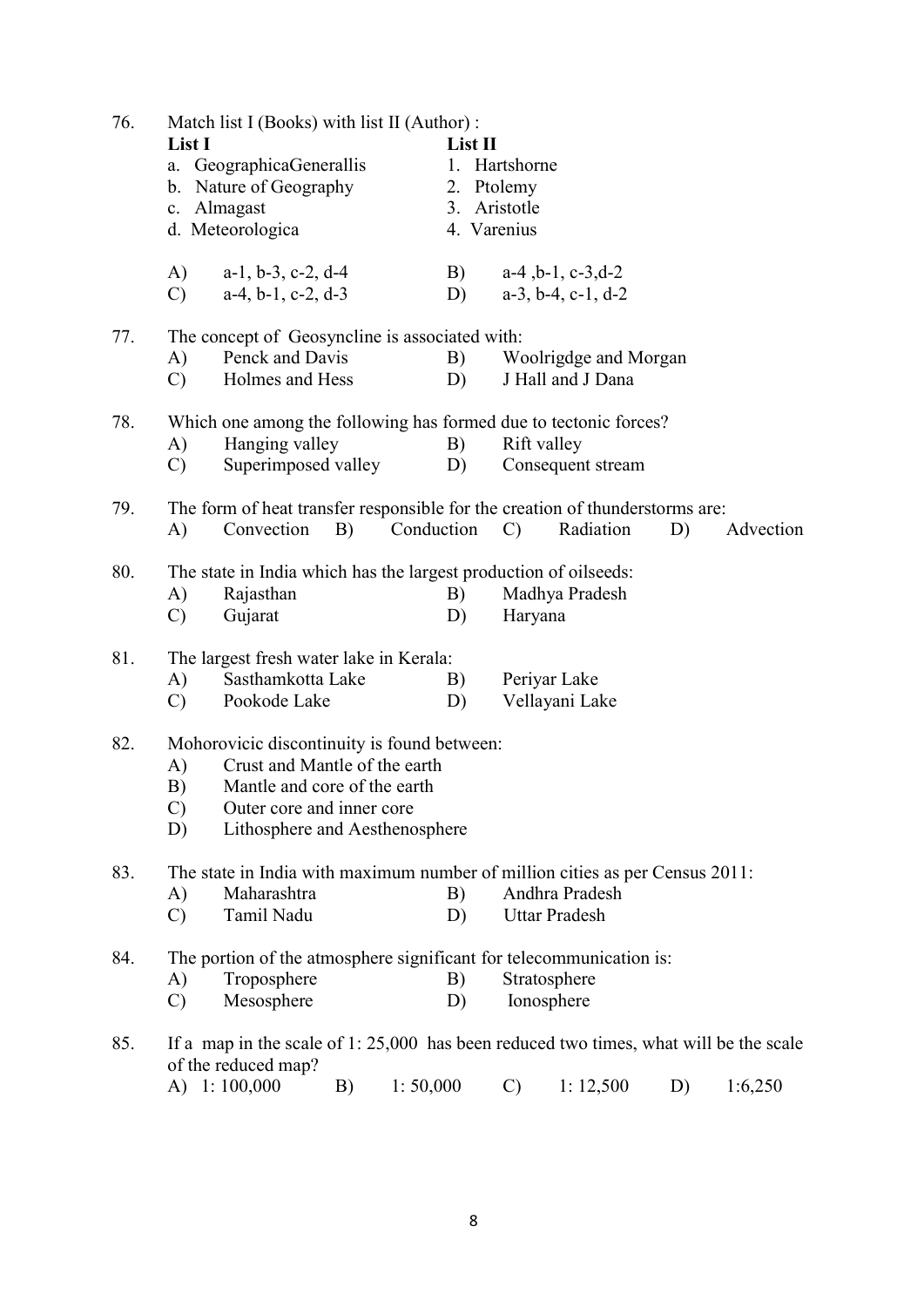| 86. |                            | Match list I (Industries) with list II (Activity) and choose the correct answer from the<br>code below |    |                                                                   |                        |                               |    |                                                                                           |  |  |  |  |  |
|-----|----------------------------|--------------------------------------------------------------------------------------------------------|----|-------------------------------------------------------------------|------------------------|-------------------------------|----|-------------------------------------------------------------------------------------------|--|--|--|--|--|
|     | List I                     |                                                                                                        |    | List II                                                           |                        |                               |    |                                                                                           |  |  |  |  |  |
|     | a. Major                   |                                                                                                        |    |                                                                   | 1. Cloth weaving       |                               |    |                                                                                           |  |  |  |  |  |
|     |                            | b. Footlose                                                                                            |    |                                                                   | 2. Printing            |                               |    |                                                                                           |  |  |  |  |  |
|     | c. Small                   |                                                                                                        |    |                                                                   |                        | 3. Car manufacturing          |    |                                                                                           |  |  |  |  |  |
|     |                            | d. Cottage                                                                                             |    |                                                                   | 4. Computer Assembling |                               |    |                                                                                           |  |  |  |  |  |
|     | (A)                        | $a-1$ , $b-3$ , $c-2$ , $d-4$                                                                          |    | B)                                                                |                        | $a-4$ , $b-1$ , $c-2$ , $d-3$ |    |                                                                                           |  |  |  |  |  |
|     | $\mathcal{C}$              | $a-3$ , $b-4$ , $c-2$ , $d-1$                                                                          |    | D)                                                                |                        | $a-3$ , $b-4$ , $c-1$ , $d-2$ |    |                                                                                           |  |  |  |  |  |
| 87. |                            |                                                                                                        |    | The one which is <b>NOT</b> associated with metamorphic rocks is: |                        |                               |    |                                                                                           |  |  |  |  |  |
|     | A)                         | Phyllite                                                                                               | B) | Granite                                                           | $\mathcal{C}$          | Quartzite                     | D) | Schist                                                                                    |  |  |  |  |  |
| 88. |                            | The fiord coasts are created by:                                                                       |    |                                                                   |                        |                               |    |                                                                                           |  |  |  |  |  |
|     | A)                         | Waves                                                                                                  | B) | Rivers                                                            | $\mathcal{C}$          | Glaciers                      | D) | Volcanoes                                                                                 |  |  |  |  |  |
| 89. |                            | Cropping intensity refers to:                                                                          |    |                                                                   |                        |                               |    |                                                                                           |  |  |  |  |  |
|     | A)                         | Ratio between Gross cropped area and net sown area<br>Gross cropped area                               |    |                                                                   |                        |                               |    |                                                                                           |  |  |  |  |  |
|     | B)                         |                                                                                                        |    |                                                                   |                        |                               |    |                                                                                           |  |  |  |  |  |
|     | $\mathbf{C}$               | Diversity of crops in an area                                                                          |    |                                                                   |                        |                               |    |                                                                                           |  |  |  |  |  |
|     | D)                         | Number of crops in an area                                                                             |    |                                                                   |                        |                               |    |                                                                                           |  |  |  |  |  |
| 90. |                            |                                                                                                        |    | Identify the factors responsible for Green Revolution in India:   |                        |                               |    |                                                                                           |  |  |  |  |  |
|     |                            | 1. Provision for agricultural loans                                                                    |    |                                                                   |                        | 2. Use of HYV seeds           |    |                                                                                           |  |  |  |  |  |
|     | 3. Expansion of irrigation |                                                                                                        |    |                                                                   |                        | 4. Nationalization of banks   |    |                                                                                           |  |  |  |  |  |
|     |                            | (A)<br>$2, 3 \& 4$ only                                                                                |    |                                                                   | B)                     | $1, 2 \& 3$ only              |    |                                                                                           |  |  |  |  |  |
|     | $\mathcal{C}$              | $2 & 3$ only                                                                                           |    | D)                                                                | $1,2,3 \& 4$           |                               |    |                                                                                           |  |  |  |  |  |
| 91. |                            | The theory, "Law of Migration', was proposed by:                                                       |    |                                                                   |                        |                               |    |                                                                                           |  |  |  |  |  |
|     | A)                         | Ravenstein                                                                                             | B) | Robinson                                                          | $\mathcal{C}$          | Zelinsky                      | D) | Jennissen                                                                                 |  |  |  |  |  |
| 92. |                            | Who among the following used Precipitation effectiveness and Thermal efficiency as the                 |    |                                                                   |                        |                               |    |                                                                                           |  |  |  |  |  |
|     |                            | basis for world's climatic classification?                                                             |    |                                                                   |                        |                               |    |                                                                                           |  |  |  |  |  |
|     | A)                         | Trewartha                                                                                              | B) | Kendall                                                           | $\mathcal{C}$          | Koeppen                       | D) | Thornthwaite                                                                              |  |  |  |  |  |
| 93. |                            |                                                                                                        |    | Which of the following cities has planned development?            |                        |                               |    |                                                                                           |  |  |  |  |  |
|     | A)                         | Kanpur                                                                                                 | B) | Gandhinagar C)                                                    |                        | Agra                          | D) | Dispur                                                                                    |  |  |  |  |  |
| 94. |                            |                                                                                                        |    |                                                                   |                        |                               |    | The following are the climatic regions in India as per Koeppen's classification. Identify |  |  |  |  |  |
|     |                            |                                                                                                        |    | the correct sequence of them from south to north:                 |                        |                               |    |                                                                                           |  |  |  |  |  |
|     | 1. Amw                     | $2. \,$ Cwg                                                                                            |    | 3.AS                                                              | 4. E                   |                               |    |                                                                                           |  |  |  |  |  |
|     | A)                         | 2,4,3,1                                                                                                |    | B) $1, 3, 2, 4$ C) $3, 4, 2, 1$ D) $2, 1, 3, 4$                   |                        |                               |    |                                                                                           |  |  |  |  |  |
| 95. |                            |                                                                                                        |    | Which one of the following is not hydro-meteorological?           |                        |                               |    |                                                                                           |  |  |  |  |  |
|     | A)                         | Tsunami                                                                                                |    | B)                                                                |                        | Sea erosion                   |    |                                                                                           |  |  |  |  |  |
|     | $\mathcal{C}$              | Tropical cyclone                                                                                       |    | D)                                                                | Snow Avalanche         |                               |    |                                                                                           |  |  |  |  |  |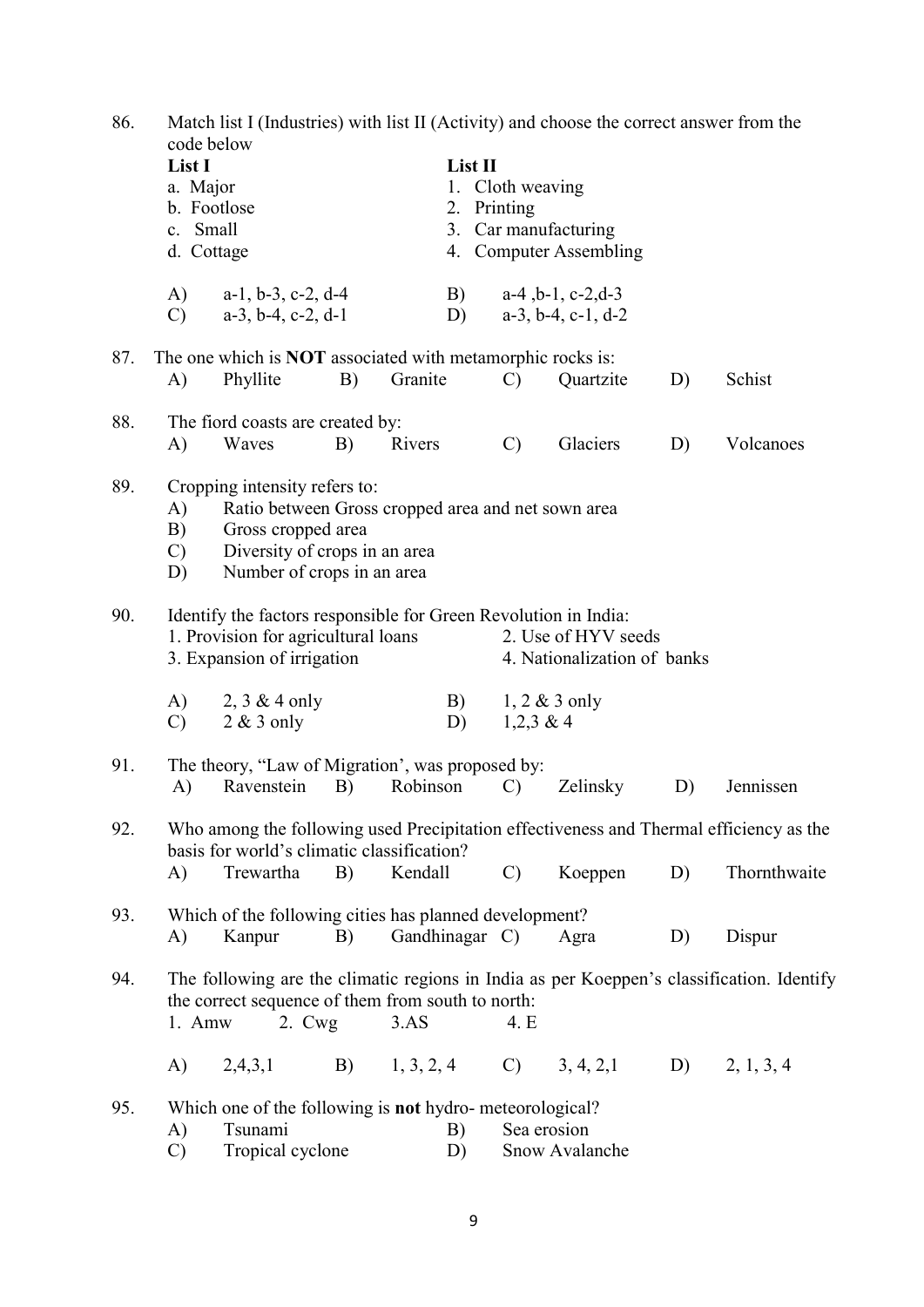| 96.  | A)                                                                                                                                                                                                                         | The river to which Manjira is a tributary:<br>Godavari                                                                                                                                                                                                                                                | B) | Cauvery                                                                                      |          | $\mathcal{C}$      | Mahanadi                                | D) | Krishna           |  |
|------|----------------------------------------------------------------------------------------------------------------------------------------------------------------------------------------------------------------------------|-------------------------------------------------------------------------------------------------------------------------------------------------------------------------------------------------------------------------------------------------------------------------------------------------------|----|----------------------------------------------------------------------------------------------|----------|--------------------|-----------------------------------------|----|-------------------|--|
| 97.  |                                                                                                                                                                                                                            | Identify the state in India which has the following characteristics:<br>1. It is located on the same latitudinal circle which passes through northern Rajasthan<br>2. Eighty percent of its area is under forests.<br>3. Over 12% of its forest cover constitute protected area network in the state. |    |                                                                                              |          |                    |                                         |    |                   |  |
|      | A)<br>$\mathcal{C}$                                                                                                                                                                                                        | Jharkhand<br>Meghalaya                                                                                                                                                                                                                                                                                |    |                                                                                              | B)<br>D) | Nagaland           | Arunachal Pradesh                       |    |                   |  |
| 98.  | centres is:<br>A)                                                                                                                                                                                                          | Harris                                                                                                                                                                                                                                                                                                | B) | The geographer who applied empirical cum statistical methods for classifying urban<br>Nelson |          | $\mathcal{C}$      | Berry                                   | D) | Dickinson         |  |
| 99.  | An urban centre which has a low annual range of temperature:<br>Bengaluru<br>B)<br>A)<br>Thiruvananthapuram<br>$\mathcal{C}$<br>D)                                                                                         |                                                                                                                                                                                                                                                                                                       |    |                                                                                              |          | Guwahati<br>Mumbai |                                         |    |                   |  |
| 100. | The most widespread soil in Kerala is:<br>Alluvial soil B)<br>Laterite soil<br>A)                                                                                                                                          |                                                                                                                                                                                                                                                                                                       |    |                                                                                              |          | $\mathcal{C}$      | Sandy soil                              | D) | <b>Black soil</b> |  |
| 101. | A)<br>$\mathcal{C}$                                                                                                                                                                                                        | The theory which is <b>NOT</b> related with urban land use:<br>Multiple nuclei theory<br>B)<br>Central Place theory<br>D)                                                                                                                                                                             |    |                                                                                              |          |                    | Concentric zone theory<br>Sector theory |    |                   |  |
| 102. | A)                                                                                                                                                                                                                         | Identify the odd one from among the following:<br>Peneplain                                                                                                                                                                                                                                           | B) | Pediplain                                                                                    |          | $\mathbf{C}$       | Hamada                                  | D) | Beach             |  |
| 103. | Choose the correct arrangement of the following states based on their density of<br>population in descending order :<br>1. Kerala<br>2. West Bengal<br>3. Bihar                                                            |                                                                                                                                                                                                                                                                                                       |    |                                                                                              |          | 4. Uttar Pradesh   |                                         |    |                   |  |
|      | A)                                                                                                                                                                                                                         | $1, 3, 2$ and $4$ B)                                                                                                                                                                                                                                                                                  |    |                                                                                              |          |                    | 1, 4, 3 and 2 C) 3, 2, 1 and 4          | D) | $4, 2, 3$ and 1   |  |
| 104. | A)<br>$\mathcal{C}$                                                                                                                                                                                                        | Identify the peak which is NOT of Western ghats:<br>Anamudi<br>Meesapulimala                                                                                                                                                                                                                          |    |                                                                                              | B)<br>D) | Dodabetta          | Mahendragiri                            |    |                   |  |
| 105. | A)<br>$\mathcal{C}$                                                                                                                                                                                                        | Identify the anvil shaped cloud from among the following:<br>Cumulus<br>Altocumulus                                                                                                                                                                                                                   |    |                                                                                              | B)<br>D) |                    | Cumulonimbus<br>Stratocumulus           |    |                   |  |
| 106. | Arrange the following maps from small scale to large scale in their ascending order and<br>choose the correct answer from the codes given below:<br>1. Topographic maps 2. Atlas maps<br>3. Cadastral maps<br>4. Wall maps |                                                                                                                                                                                                                                                                                                       |    |                                                                                              |          |                    |                                         |    |                   |  |
|      | A)                                                                                                                                                                                                                         | 2, 4, 1 & 3                                                                                                                                                                                                                                                                                           | B) | $1, 3, 2 \& 4$                                                                               |          | $\mathbf{C}$       | $1, 2, 3 \& 4$                          | D) | $2, 1, 3 \& 4$    |  |